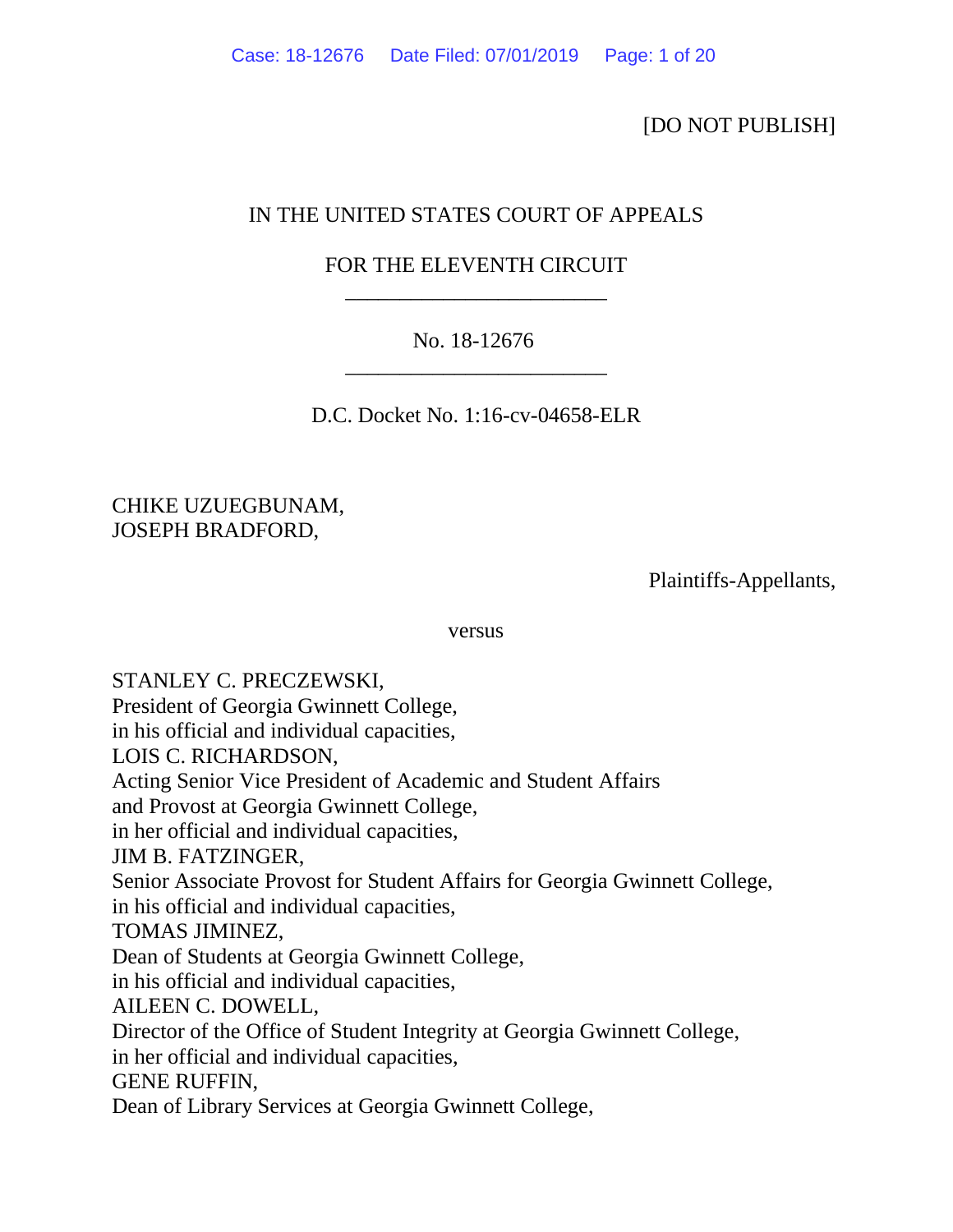in his official and individual capacities, CATHERINE JANNICK DOWNEY, Head of Access Services and Information Commons, in her official and individual capacities, TERRANCE SCHNEIDER, Associate Vice President of Public Safety and Emergency Preparedness/Chief of Police at Georgia Gwinnett College, in his official and individual capacities, COREY HUGHES, Campus Police Lieutenant at Georgia Gwinnett College, in his official and individual capacities, REBECCA A. LAWLER, Community Outreach and Crime Prevention Sergeant at Georgia Gwinnett College, in her official and individual capacities, SHENNA PERRY, Campus Safety/Security Officer at Georgia Gwinnett College, in her official and individual capacities,

Defendants-Appellees.

Appeal from the United States District Court for the Northern District of Georgia

\_\_\_\_\_\_\_\_\_\_\_\_\_\_\_\_\_\_\_\_\_\_\_\_

\_\_\_\_\_\_\_\_\_\_\_\_\_\_\_\_\_\_\_\_\_\_\_\_

(July 1, 2019)

Before MARCUS and BLACK, Circuit Judges, and RESTANI, [\\*](#page-1-0) Judge.

PER CURIAM:

Appellants Chike Uzuegbunam and Joseph Bradford, both students at

Georgia Gwinnett College (GGC) at the time they filed this lawsuit, sued multiple

<span id="page-1-0"></span> <sup>\*</sup> Honorable Jane A. Restani, Judge for the United States Court of International Trade, sitting by designation.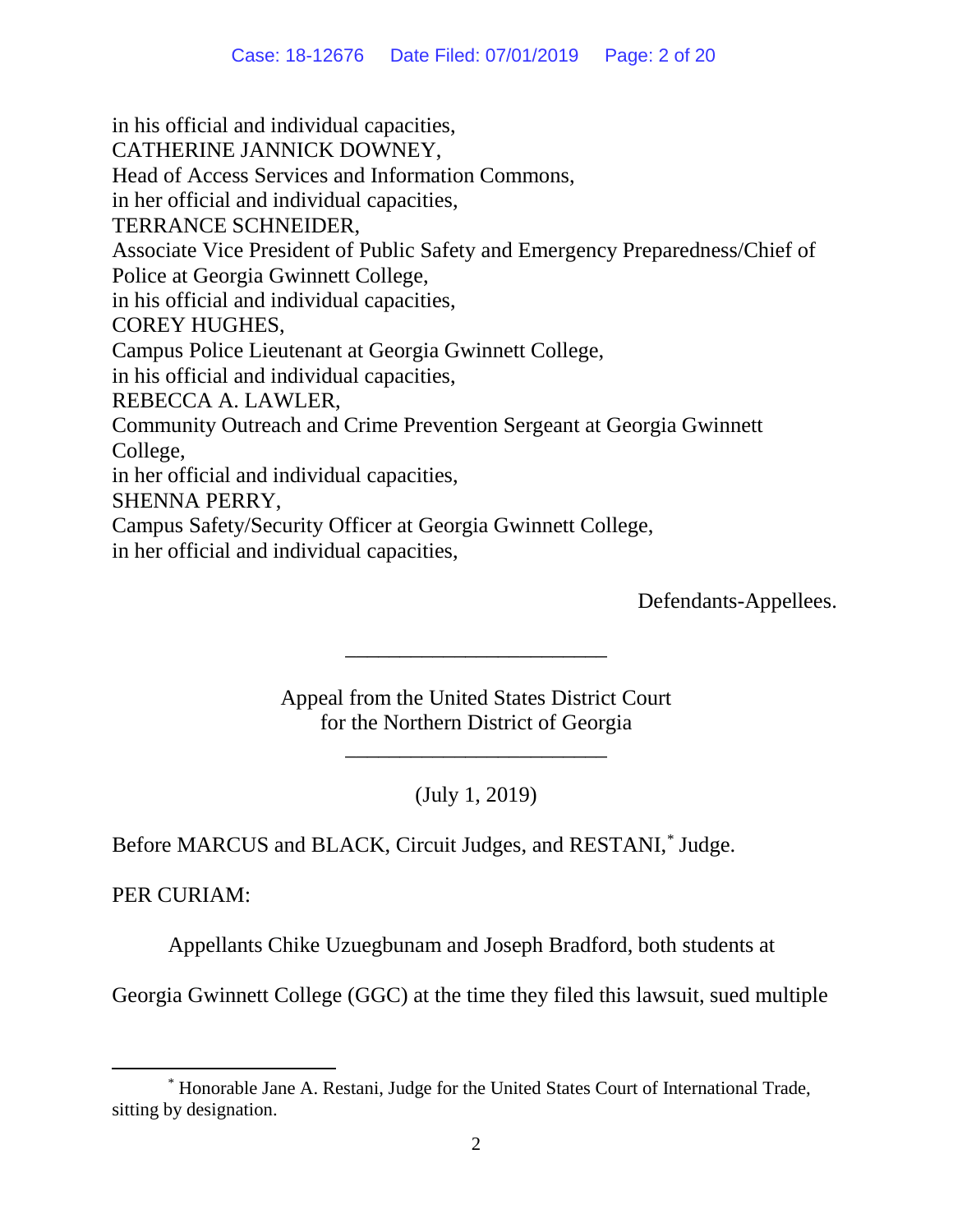GGC officials, pursuant to 42 U.S.C. § 1983, asserting facial and as-applied challenges to the constitutionality of two policies included in GGC's Student Handbook: the "Freedom of Expression Policy" and the "Student Code of Conduct" (the Prior Policies). While the case was pending before the district court, GGC revised both policies and Uzuegbunam graduated, rendering the claims for declaratory and injunctive relief moot. The district court dismissed the case as moot, concluding Appellants' claims for nominal damages could not save their otherwise moot constitutional challenges to the Prior Policies. After review, and with the benefit of oral argument, we affirm.

## I. BACKGROUND

### *A. Factual Allegations in the First Amended Complaint*

In July 2016, Uzuegbunam began distributing religious literature in an open, outdoor plaza on GGC's campus. Shortly after he began these activities, he was stopped by a member of Campus Police who explained Uzuegbunam was not allowed to distribute religious literature (or any literature) at that location, in accordance with GGC's "Freedom of Expression Policy." Specifically, the policy stated students were generally permitted to engage in expressive activities only in two designated speech zones and often only after reserving them.

Some time later, Uzuegbunam reserved one of the designated speech zones in order to distribute religious literature and speak to students about his religious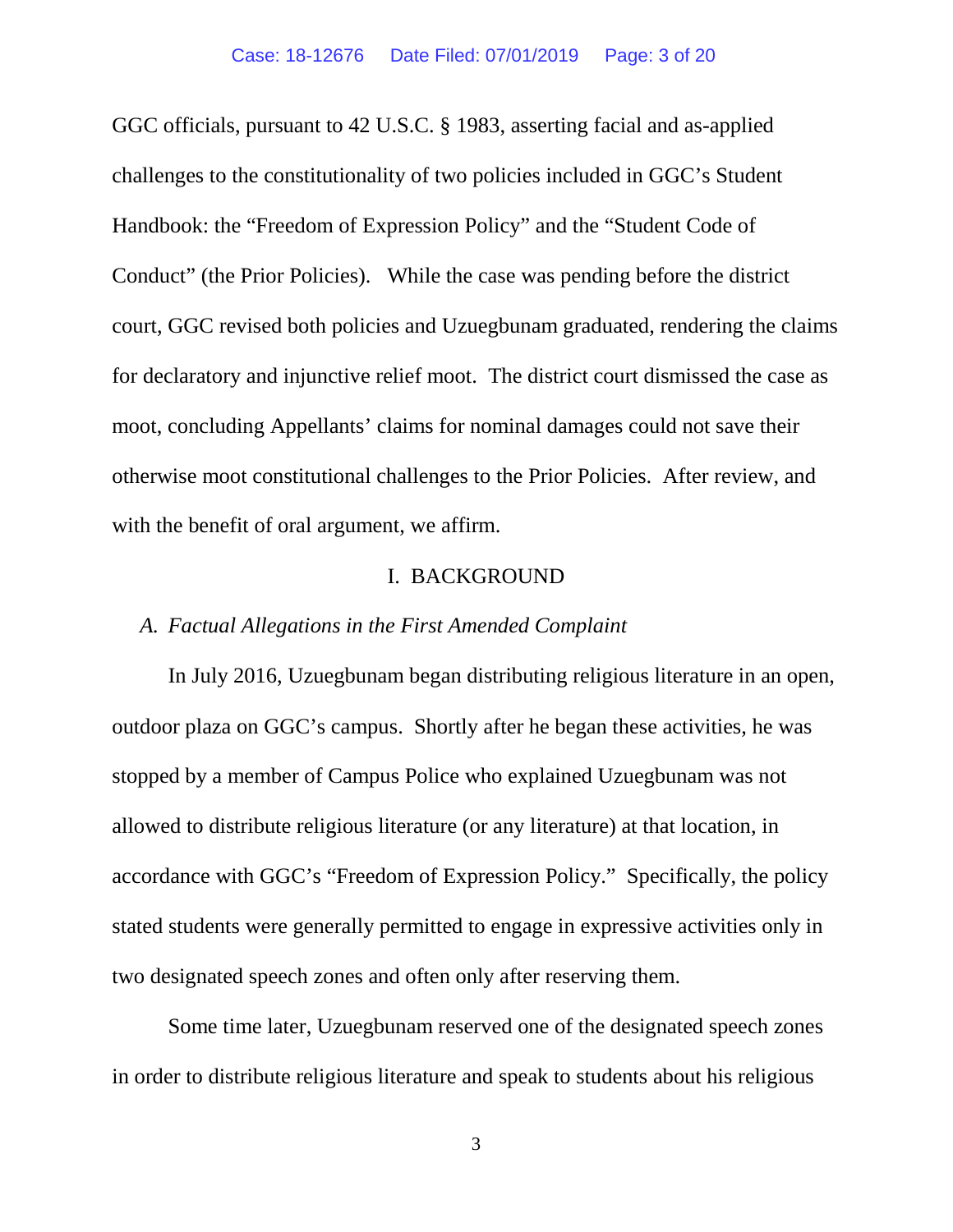#### Case: 18-12676 Date Filed: 07/01/2019 Page: 4 of 20

beliefs. However, soon after Uzuegbunam began speaking, a member of Campus Police approached him and asked him to stop, explaining they had received "some calls" complaining about his speech. The officer informed Uzuegbunam he had only reserved the speech zone for certain specific purposes, not including "open-air speaking," and that he was in violation of GGC's "Student Code of Conduct" because his speech constituted "disorderly conduct."

Given the warnings from GGC Campus Police and the threat of disciplinary action, Uzuegbunam elected to stop speaking entirely and leave the designated speech zone. After this incident, neither Uzuegbunam nor Bradford—another GGC student who shares Uzuegbunam's religious beliefs and desire to speak publicly concerning those beliefs—have attempted to speak publicly or distribute literature in any open, outdoor, generally accessible areas of the GGC campus outside the two speech zones, nor have they engaged in any "open-air speaking" or other expressive activities in the speech zones.

### *B. Requests for Relief in the First Amended Complaint*

In the section of the complaint entitled "Prayer for Relief," Appellants requested: (1) a declaratory judgment that the Speech Zone and Speech Code Policies, facially and as-applied, violated their First and Fourteenth Amendment rights; (2) a declaratory judgment that Appellees' restriction of their literature distribution violated their First and Fourteenth Amendment rights; (3) a declaratory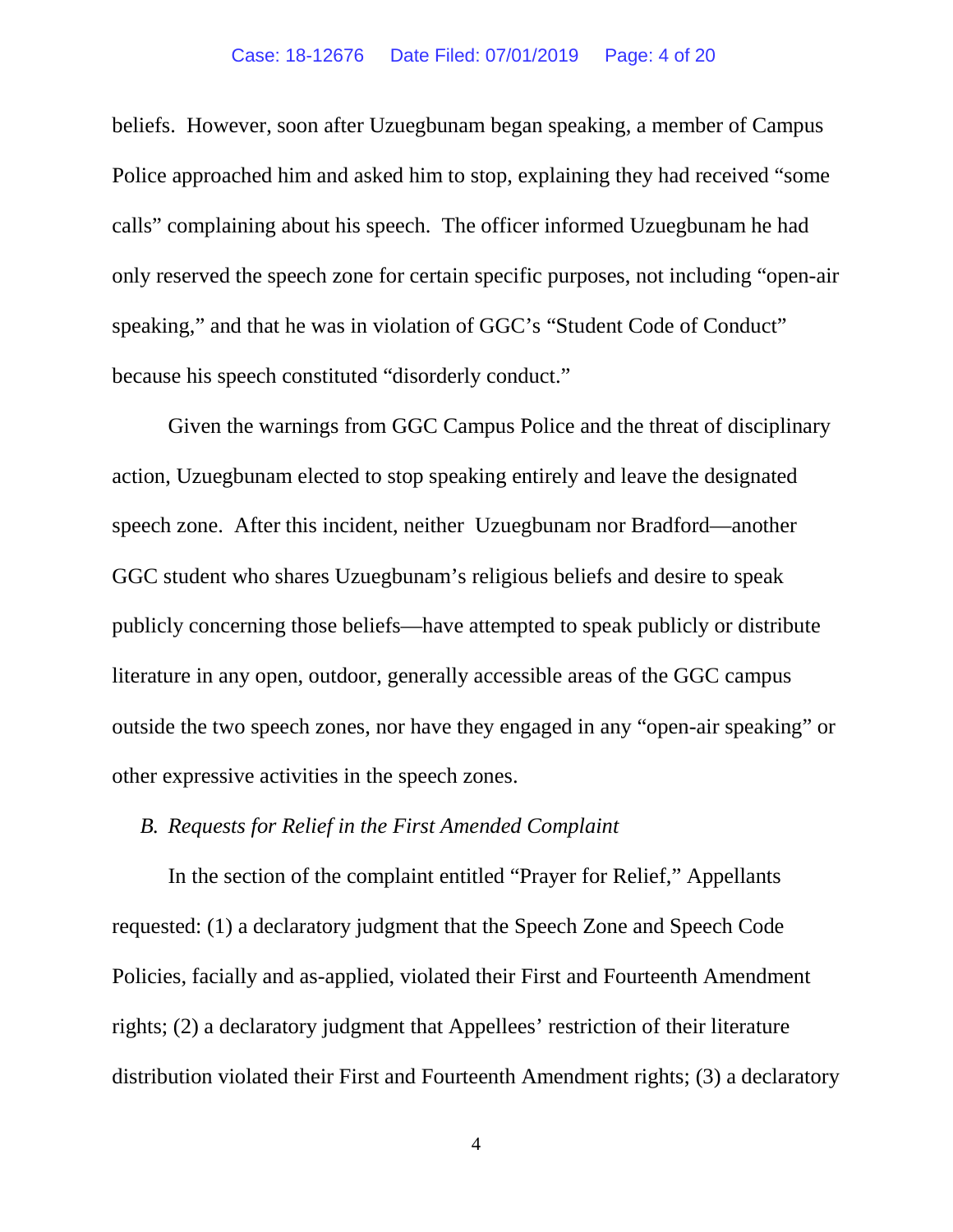judgment that Appellees' restriction of their open-air speaking violated their First and Fourteenth Amendment rights; (4) a preliminary and permanent injunction prohibiting Appellees from enforcing the challenged policies; (5) nominal damages; (6) reasonable costs and attorneys' fees; and (7) "[a]ll other further relief to which [they] may be entitled."

Additionally, at the end of each of the four sections describing the individual causes of action, Appellants asserted "they [were] entitled to an award of monetary damages and equitable relief." They also stated they were "entitled to damages in an amount to be determined by the evidence and this Court."

## *C. The Motions to Dismiss*

Appellees filed a motion, pursuant to Fed. R. Civ. P. 12(b)(6), to dismiss the First Amended Complaint for failure to state a claim. While that motion was pending, GGC revised its "Freedom of Expression Policy" such that students would be permitted to speak anywhere on campus without having to obtain a permit except in certain limited circumstances. GGC also removed the challenged portion of its "Student Code of Conduct."Both revised policies superseded the Prior Policies and have been in full force and effect since February 28, 2017.

As a result of these changes to the Prior Policies, Appellees filed a motion to dismiss the First Amended Complaint as moot. Approximately one year later, the district court having taken no action on the pending motions, Appellees filed a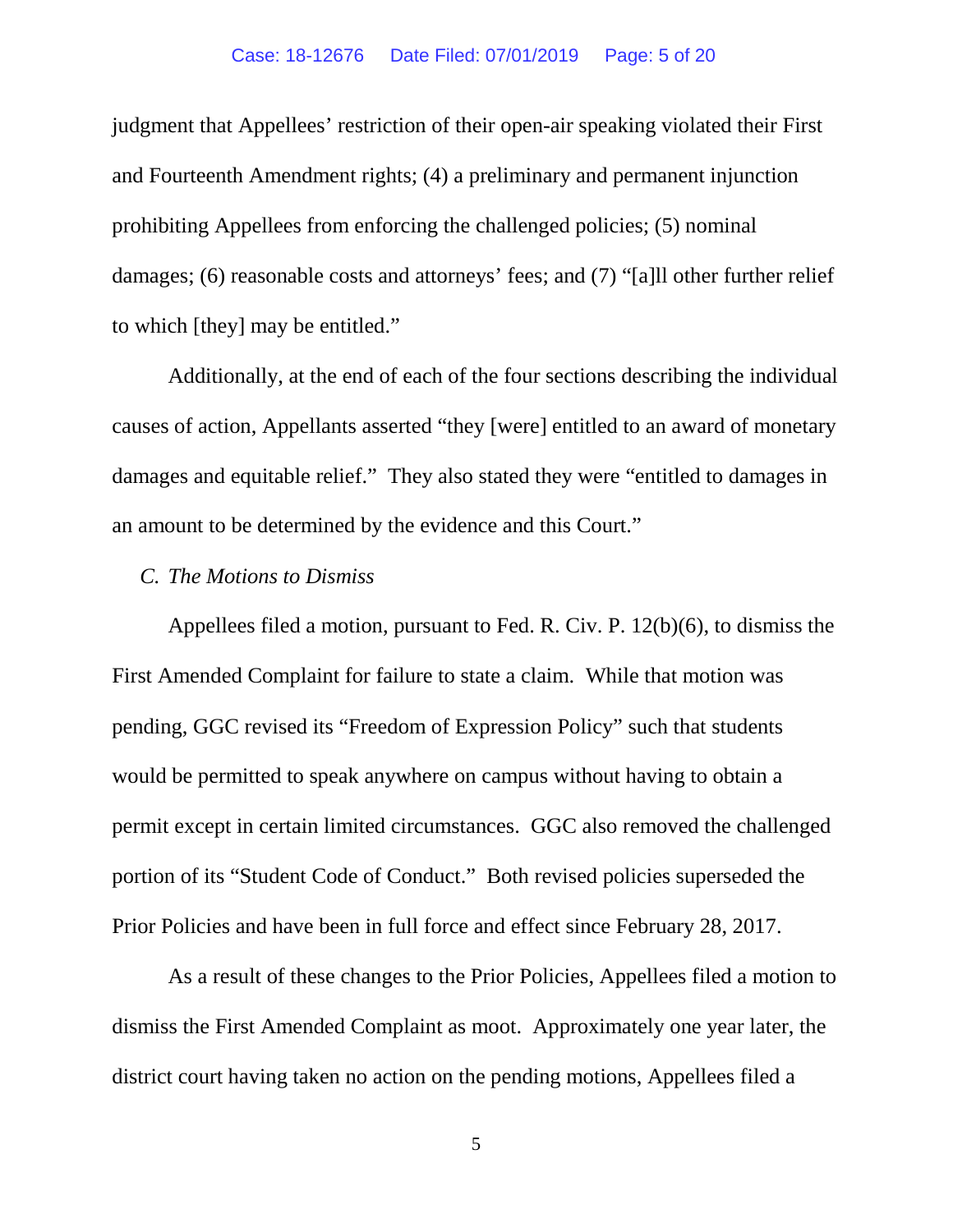#### Case: 18-12676 Date Filed: 07/01/2019 Page: 6 of 20

supplemental brief on the issue of mootness. Specifically, Appellees apprised the district court of two significant developments: (1) Uzuegbunam's graduation from GGC; and (2) this Court's decision in *Flanigan's Enterprises, Inc. of Georgia v. City of Sandy Springs*, 868 F.3d 1248 (11th Cir. 2017) (en banc), in which we held a prayer for nominal damages generally will not save an otherwise moot challenge to an allegedly unconstitutional policy or law.

In their response to Appellees' supplemental brief, Appellants insisted that, even assuming their claims for declaratory and injunctive relief were moot, a live controversy remained ongoing, in part because the First Amended Complaint, properly construed in their favor, in fact included a request for compensatory damages. At the end of their response, they indicated that, if the district court disagreed, they should be permitted to amend their complaint to "clarify[]" their request for damages. Such a clarification, they assured the court, "would be simple, would pose no prejudice, and would allow this dispute to be decided on the merits, rather than technicalities."

## *D. The District Court's Order*

The district court granted both of Appellees' motions to dismiss, though it based its decision entirely on mootness and did not address whether the First Amended Complaint otherwise stated a claim on which relief could be granted. The court concluded Uzuegbunam's graduation had mooted his claims for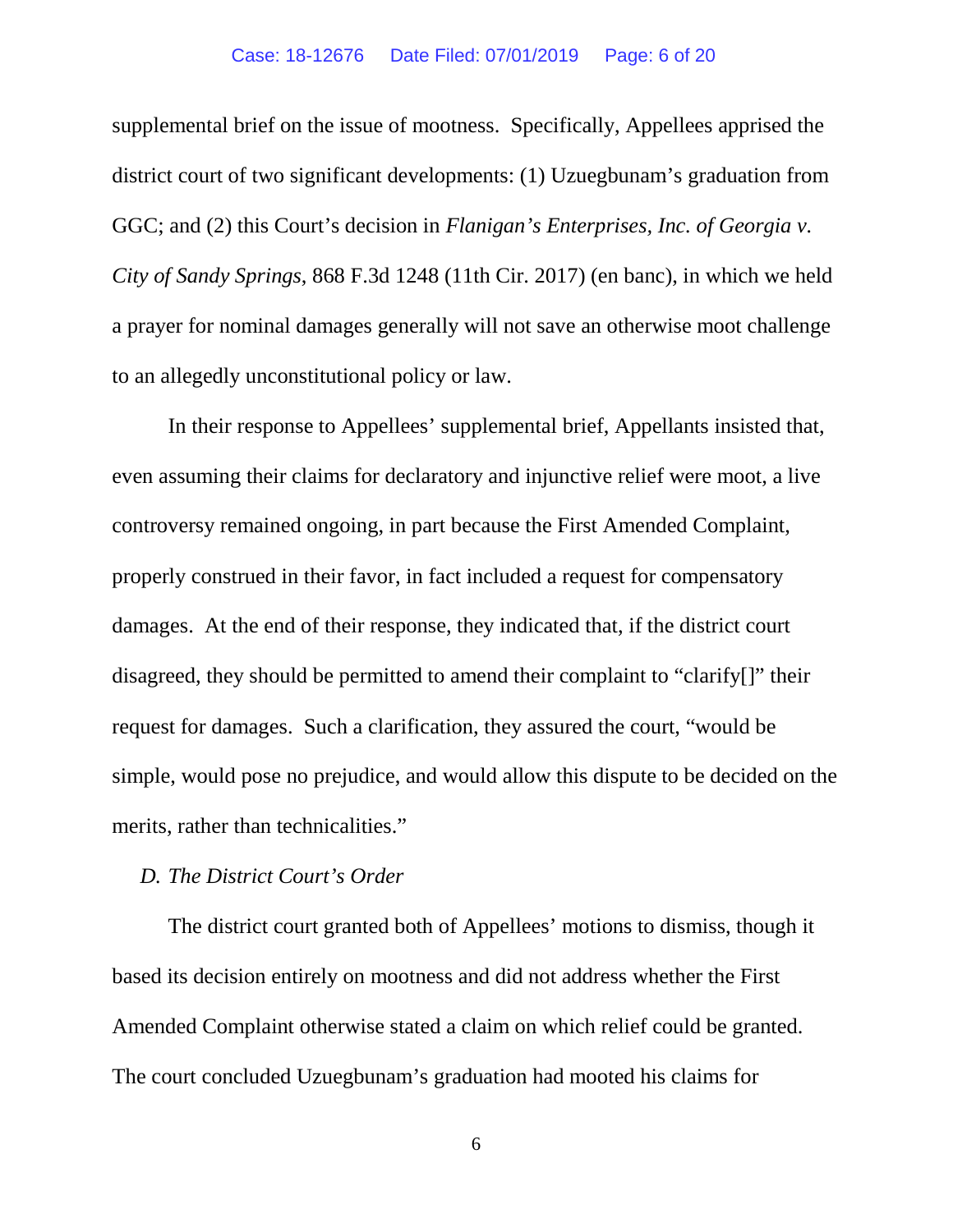declaratory and injunctive relief, and GGC's revised policies mooted Bradford's claims. Specifically, the court concluded GGC had "unambiguously terminated the Prior Policies and there is no reasonable basis to expect that it will return to them. $"^1$  $"^1$ 

The court then turned to whether the remaining damages claim was "sufficient to support standing and save this case." The court ultimately concluded Appellants sought only nominal damages, rejecting what it characterized as their "after-the-fact contentions" that they in fact sought compensatory damages. Applying *Flanigan's*, the district court then concluded such a claim for nominal damages could not save the otherwise moot complaint, rejecting Appellants' contentions that their case was distinguishable from *Flanigan's* or fell within any of the exceptions discussed in, or contemplated by, our opinion in that case.

Finally, the court denied Appellants' request for leave to amend their complaint on the ground it was not procedurally proper to seek leave to amend through a response to a motion to dismiss. The court agreed to dismiss the claims without prejudice, but it declined to "go as far as to direct the [Appellants] to file a

<span id="page-6-0"></span> $<sup>1</sup>$  The district court engaged in a lengthy analysis concerning whether GGC's change in</sup> its policies in fact rendered Bradford's claims for declaratory and injunctive relief moot, applying the three-part test this Court identified in *Flanigan's*. Appellants do not challenge this portion of the district court's analysis on appeal. That is, they do not contest the district court's conclusion that their claims for injunctive and declaratory relief are moot. As such, we will not address this portion of the district court's analysis here.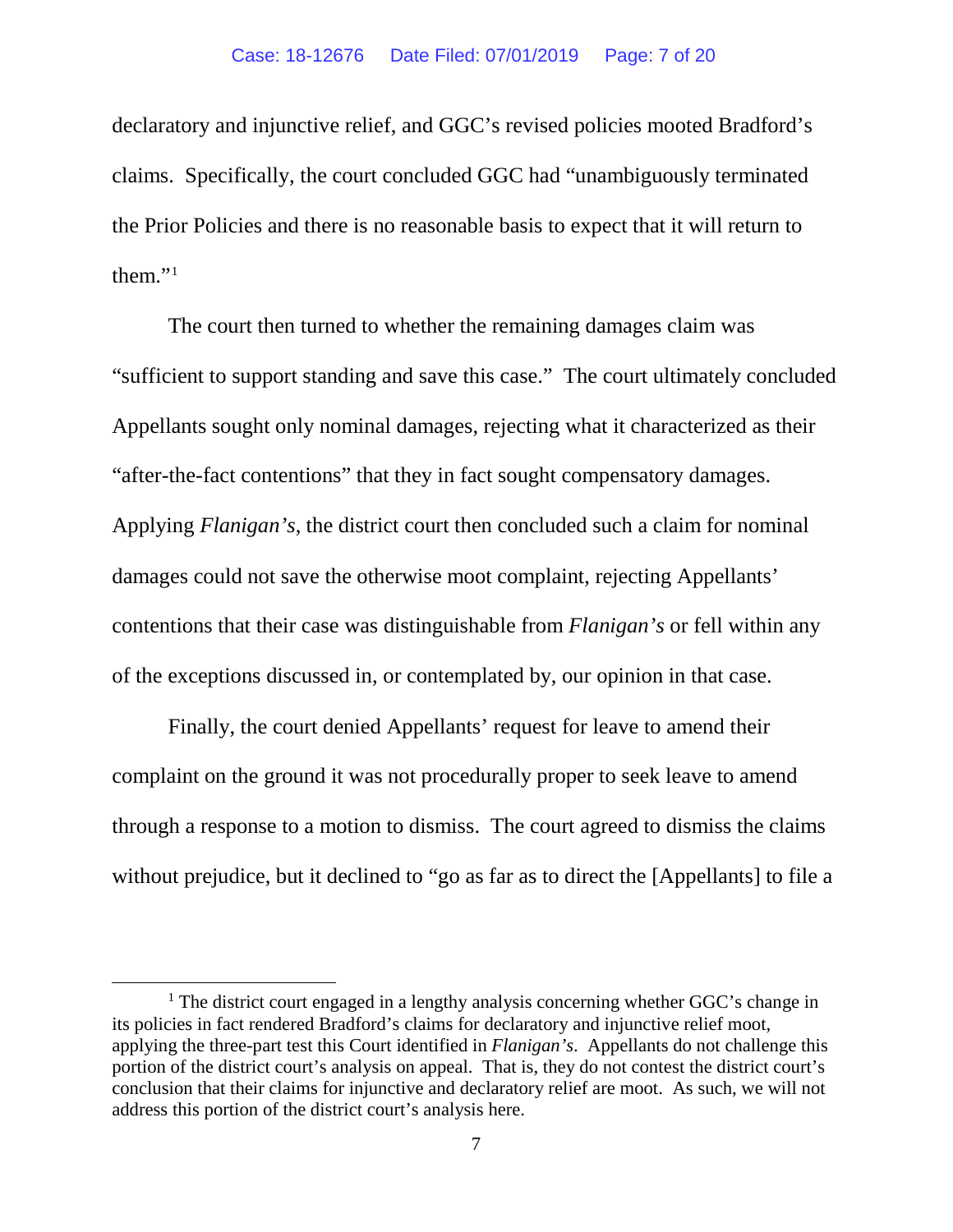motion for leave to amend," noting it was "up to [Appellants] to decide how to litigate their case."

On the same day the district court entered its order, the clerk entered judgment in favor of Appellees, dismissing the action without prejudice. The instant appeal followed.

### II. DISCUSSION

We review the dismissal of a case for mootness *de novo*. *Flanigan's*, 868 F.3d at 1255. Appellants raise three issues on appeal concerning the district court's dismissal of the First Amended Complaint. First, they argue the district court erred in concluding the First Amended Complaint did not include a request for compensatory damages. Second, they argue that, even assuming the First Amended Complaint included only a request for nominal damages, this case is distinguishable from *Flanigan's* and dismissal was not required. Finally, they argue we should reverse the district court's dismissal on the ground it abused its discretion when it denied them the opportunity to amend their complaint to add an explicit request for compensatory damages. $<sup>2</sup>$  $<sup>2</sup>$  $<sup>2</sup>$  We will address each argument in</sup> turn.

<span id="page-7-0"></span> <sup>2</sup> Appellants also argue extensively that *Flanigan's* was wrongly decided. However, "[u]nder the prior precedent rule, we are bound to follow a prior binding precedent 'unless and until it is overruled by this Court en banc or by the Supreme Court.'" *United States v. Vega-Castillo*, 540 F.3d 1235, 1236 (11th Cir. 2008) (quoting *United States v. Brown*, 342 F.3d 1245, 1246 (11th Cir. 2003)). Accordingly, we limit our review to whether the district court properly applied *Flanigan's* when it dismissed the First Amended Complaint as moot.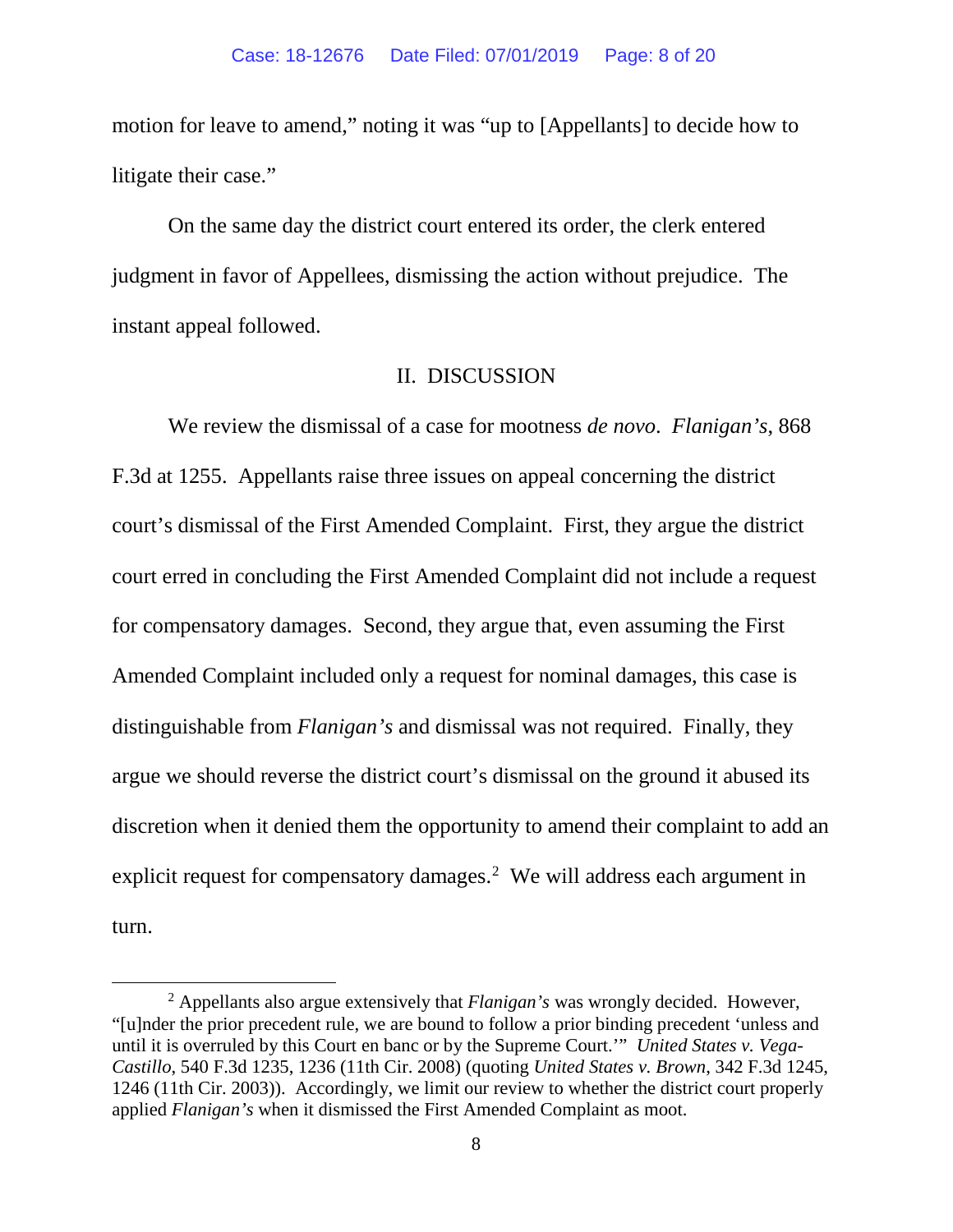### *A. Damages Allegations in the First Amended Complaint*

Appellants assert the district court erred in concluding their amended complaint did not request compensatory damages because the court (1) construed the complaint against them, and (2) focused solely on the prayer for relief, rather than considering the complaint as a whole.

As Appellants note, at the motion to dismiss stage, the district court was required to "accept[] the complaint's allegations as true and constru[e] them in the light most favorable to [Appellants]." *Chaparro v. Carnival Corp.*, 693 F.3d 1333, 1335 (11th Cir. 2012) (internal quotation marks omitted). They contend the district court failed to do so when it construed the allegations that they were entitled to "monetary damages" and "damages in an amount to be determined by the evidence and this Court" against them by concluding those phrases referred solely to nominal damages.

The district court did, as Appellants note, acknowledge the somewhat ambiguous nature of the term "monetary damages" and of Appellants' requests for "damages in an amount to be determined by the evidence and this Court" and "[a]ll other further relief to which [they] may be entitled." But the court did not then, as Appellants contend, arbitrarily construe those admittedly ambiguous phrases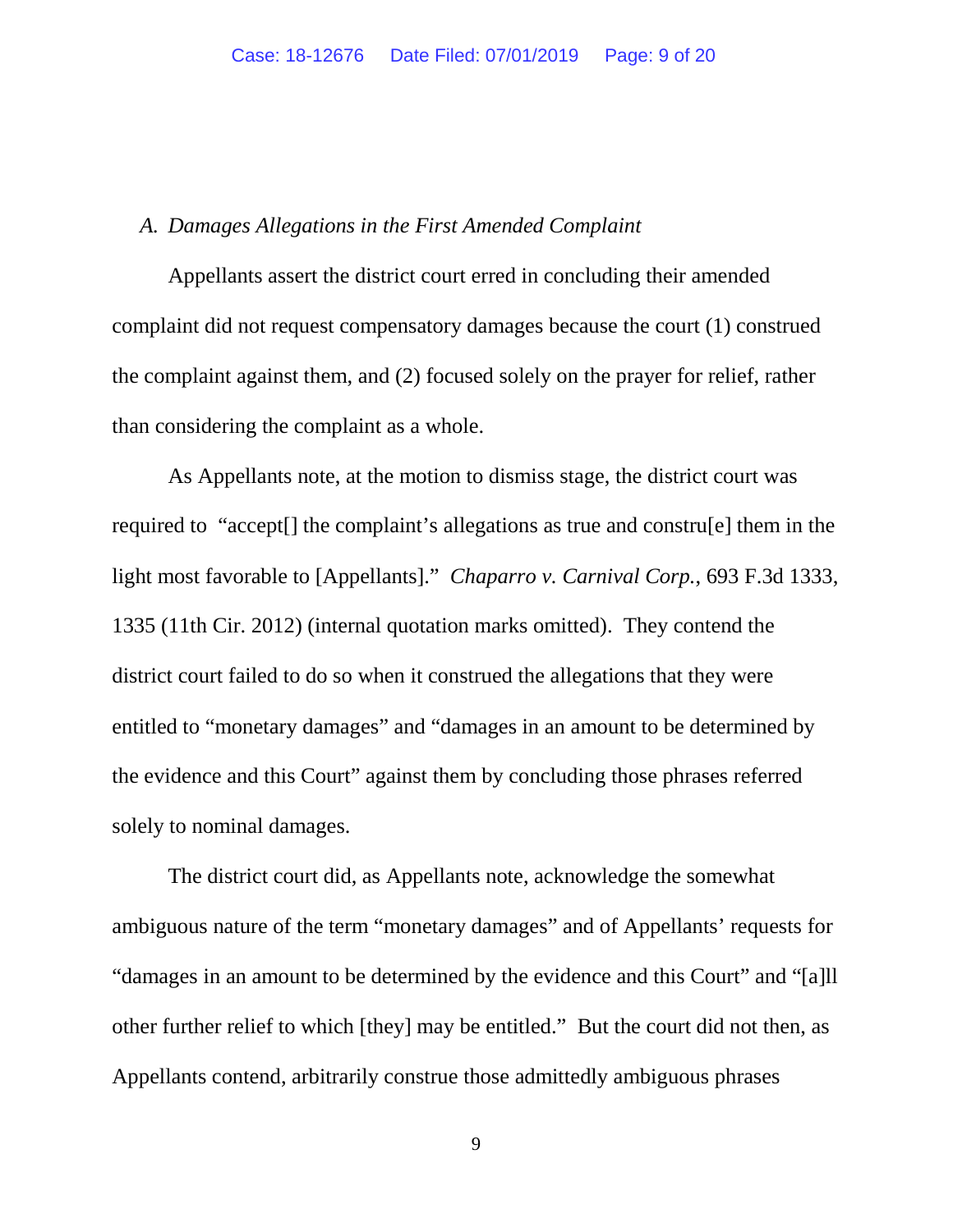against them. Instead, it viewed the allegations in the context of the rest of the complaint and concluded Appellants could not have been requesting compensatory damages. We agree with that assessment.

In particular, the district court looked to the prayer for relief—which requested only nominal damages in addition to injunctive and declaratory relief and to the factual allegations in the complaint. As to the latter, the court correctly noted that "compensatory damages in a § 1983 suit [must] be based on actual injury caused by the defendant rather than on the 'abstract value' of the constitutional rights that may have been violated." *Slicker v. Jackson*, 215 F.3d 1225, 1230 (11th Cir. 2000). Such "actual injury" can include monetary loss, physical pain and suffering, mental and emotional distress, impairment of reputation, and personal humiliation. *Id.* at 1231.

But Appellants did not allege they suffered any actual injury, instead resting their complaint—and request for damages—on the abstract injury suffered as the result of the violation of their constitutional rights. In fact, the First Amended Complaint mentions "injury" only twice, and in neither instance does it specify what the injury was. It also states, at the conclusion of each cause of action, that Appellants "suffered, and continue to suffer, irreparable harm," though, again, without specifying what that harm was.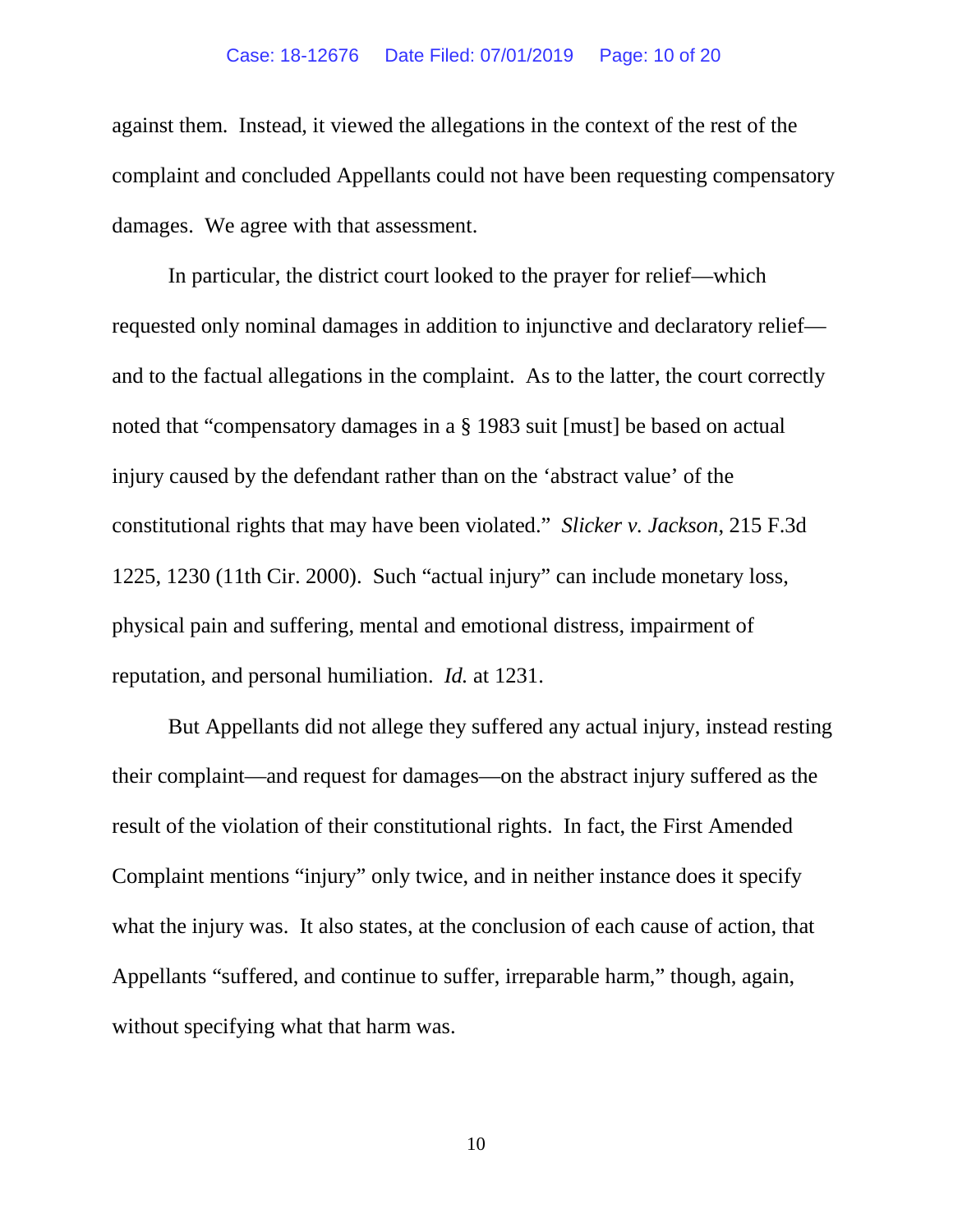On appeal, Appellants insist, largely through oral argument, that Uzuegbunam, at least, suffered any number of concrete injuries as a result of Appellees' enforcement of the Prior Policies, including loss of time and money traveling to GGC's campus to speak, as well as harm to his reputation and personal humiliation stemming from the actions taken by GGC officials to stop him from speaking. However, Appellants never identified these injuries to the district court, resting instead on their argument that the district court should broadly construe their vague requests for monetary damages as including *unspecified* compensatory damages, and they make only passing reference in their brief on appeal to the reputational harm suffered by Uzuegbunam. As a result, these arguments are not properly before us, as they were not raised in the district court or, indeed, properly briefed on appeal. *See Hurley v. Moore*, 233 F.3d 1295, 1297 (11th Cir. 2000) ("Arguments raised for the first time on appeal are not properly before this Court."). Because these injuries were not specifically pled in the complaint or articulated to the district court, we cannot fault the court for failing to infer these injuries from the other allegations in the complaint.

Thus, this is not a case in which the court took phrases susceptible to more than one interpretation—e.g., "monetary damages"—and construed them against Appellants. Rather, the district court simply read those phrases in context and concluded they could have only one meaning: nominal damages.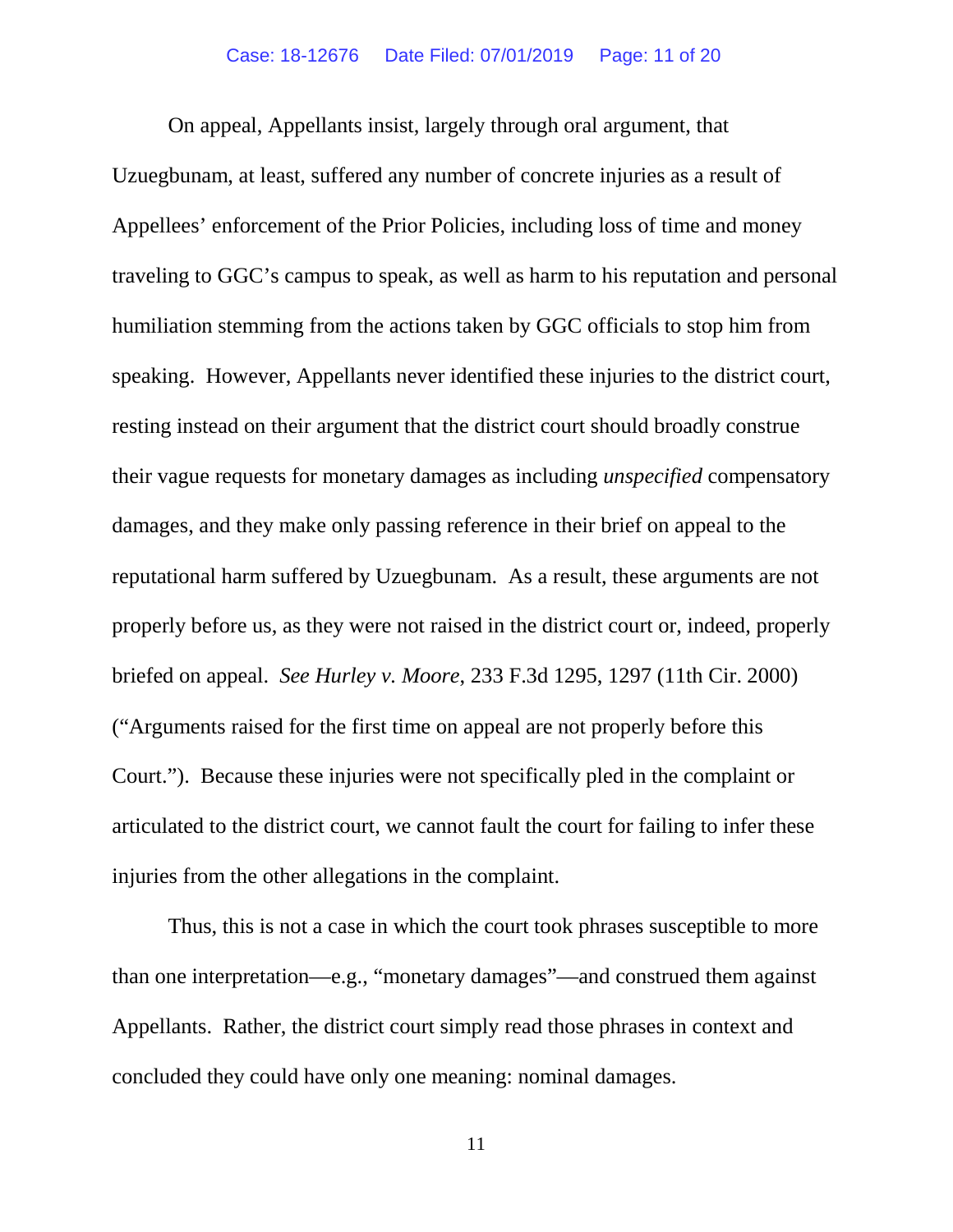#### Case: 18-12676 Date Filed: 07/01/2019 Page: 12 of 20

Appellants further assert the district court erroneously focused "solely on the prayer for relief" in concluding the First Amended Complaint did not include a well-pled request for compensatory damages. They claim this was inconsistent with Fed. R. Civ. P. 54(c), which states federal courts "should grant the relief to which each party is entitled, even if the party has not demanded that relief in its pleadings."

The Supreme Court has instructed federal courts not to "dismiss a meritorious constitutional claim because the complaint seeks one remedy rather than another plainly appropriate one." *Holt Civic Club v. City of Tuscaloosa*, 439 U.S. 60, 65 (1978). It has further reminded those courts that "although the prayer for relief may be looked to for illumination when there is doubt as to the substantive theory under which a plaintiff is proceeding, its omissions are not in and of themselves a barrier to redress of a meritorious claim." *Id.* at 66.

Here, contrary to Appellants' assertions, the district court did not "solely" look to the prayer for relief. Instead, it did what *Holt* expressly permits: it "looked to [the prayer for relief] for illumination" because Appellants' other vague requests for "monetary" and other appropriate damages created "doubt as to the substantive theory under which [they were] proceeding." *Id.* There was no other "plainly appropriate" remedy available here beyond the injunctive relief and nominal damages Appellants expressly requested because, as previously discussed, the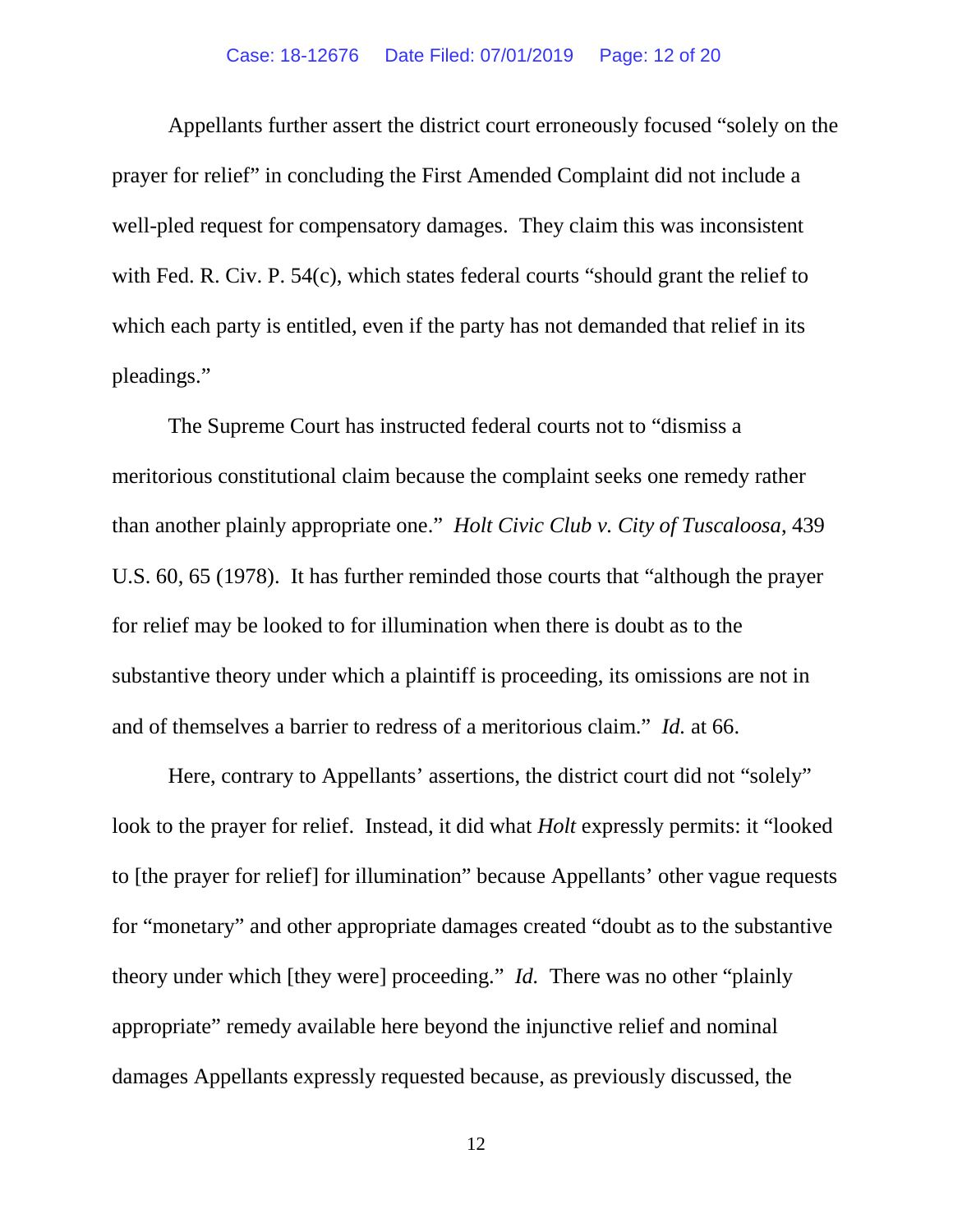allegations in the complaint simply did not support a claim for compensatory damages.

## *B. Applying* Flanigan's

Appellants further argue that, even assuming the First Amended Complaint cannot be read to include an implicit request for compensatory damages, their nominal damages claim presents an ongoing case or controversy notwithstanding our decision in *Flanigan's*. They argue the district court ignored portions of *Flanigan's* suggesting not all claims for nominal damages are necessarily moot.

Briefly, *Flanigan's* involved a challenge to a municipal ordinance that prohibited the sale of sexual devices. 868 F.3d at 1253-54. The plaintiffs alleged the ordinance violated their rights under the Fourteenth Amendment. *Id.* Though the challenged ordinance was never actually enforced against any of the plaintiffs, they nonetheless preemptively challenged the constitutionality of the ordinance, seeking injunctive and declaratory relief and asking the district court to strike down the ordinance as unconstitutional and permanently enjoin its enforcement. *Id.* at 1254. Two of the plaintiffs also sought an award of nominal damages but did not seek compensatory damages. *Id.* at 1254, 1265. While the case was pending before this Court, the city repealed the challenged ordinance, mooting the claims for declaratory and injunctive relief and leaving nominal damages as the only requested relief. *Id.* at 1254, 1263.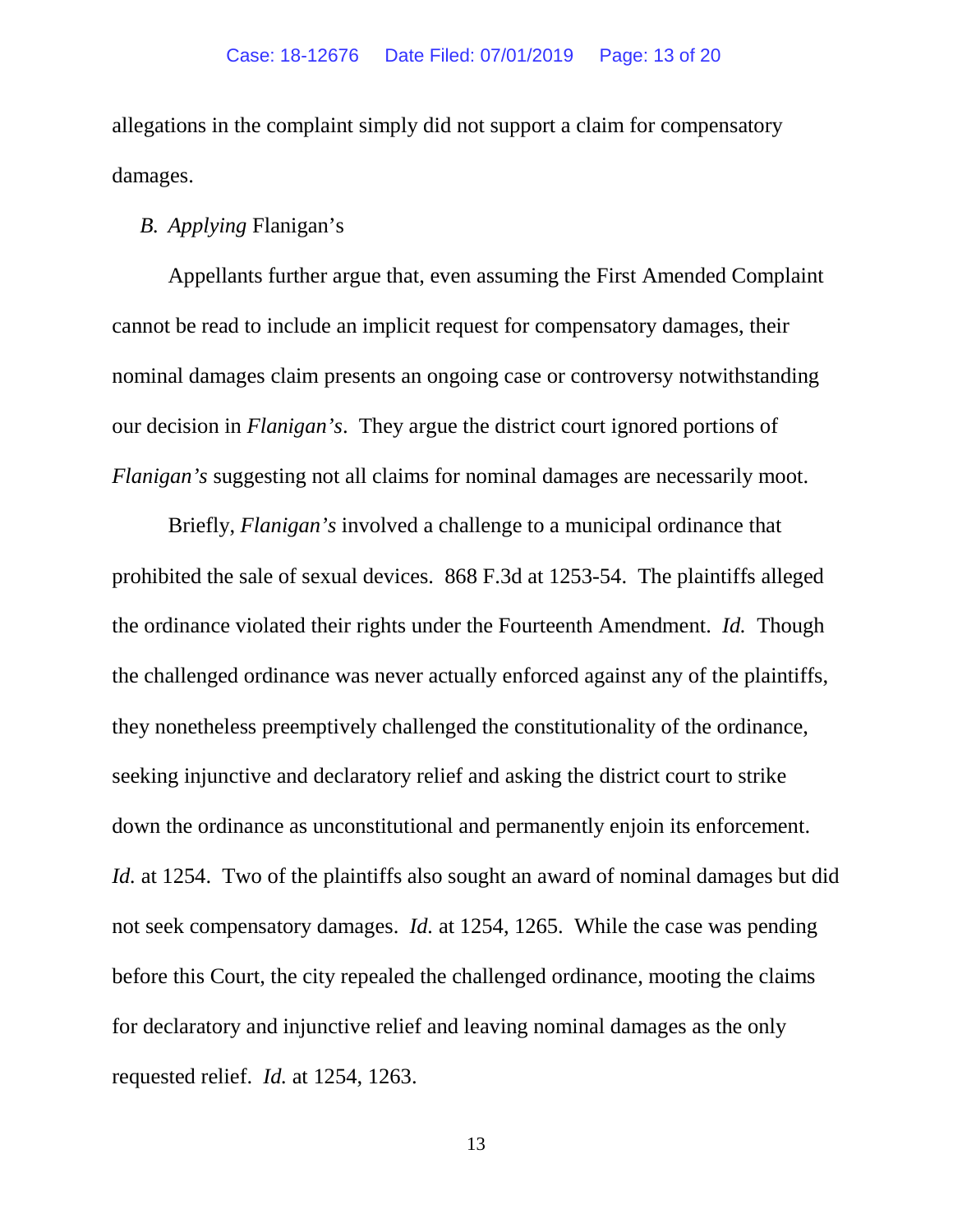#### Case: 18-12676 Date Filed: 07/01/2019 Page: 14 of 20

Turning to "whether a prayer for nominal damages . . . is sufficient to save [an] otherwise moot constitutional challenge," we first acknowledged there were certain cases in which a claim solely for nominal damages would present a live case or controversy:

To be sure, there are cases in which a judgment in favor of a plaintiff requesting only nominal damages would have a practical effect on the parties' rights or obligations. Likewise, there are situations in which nominal damages will be the only appropriate remedy to be awarded to a victorious plaintiff in a live case or controversy. In such circumstances, the exercise of jurisdiction is plainly proper.

*Id.* at 1263-64 (footnotes omitted). We juxtaposed those cases with those in which an award of nominal damages "would serve no purpose other than to affix a judicial seal of approval to an outcome that has already been realized." *Id.* at 1264. We concluded the plaintiffs' case fell decidedly in the latter category because they, in effect, had "already won" by "reciev[ing] all the relief they requested." *Id.*

We reiterated our holding "does not imply that a case in which nominal damages are the only available remedy is always or necessarily moot," and we noted that where a "court determines that a constitutional violation occurred, but that no actual damages were proven, it is within Article III powers to award nominal damages." *Id.* at 1270 n.23. Notably, we limited our discussion in this regard to cases in which both compensatory and nominal damages were pled, but the only available remedy was nominal damages. *See id.*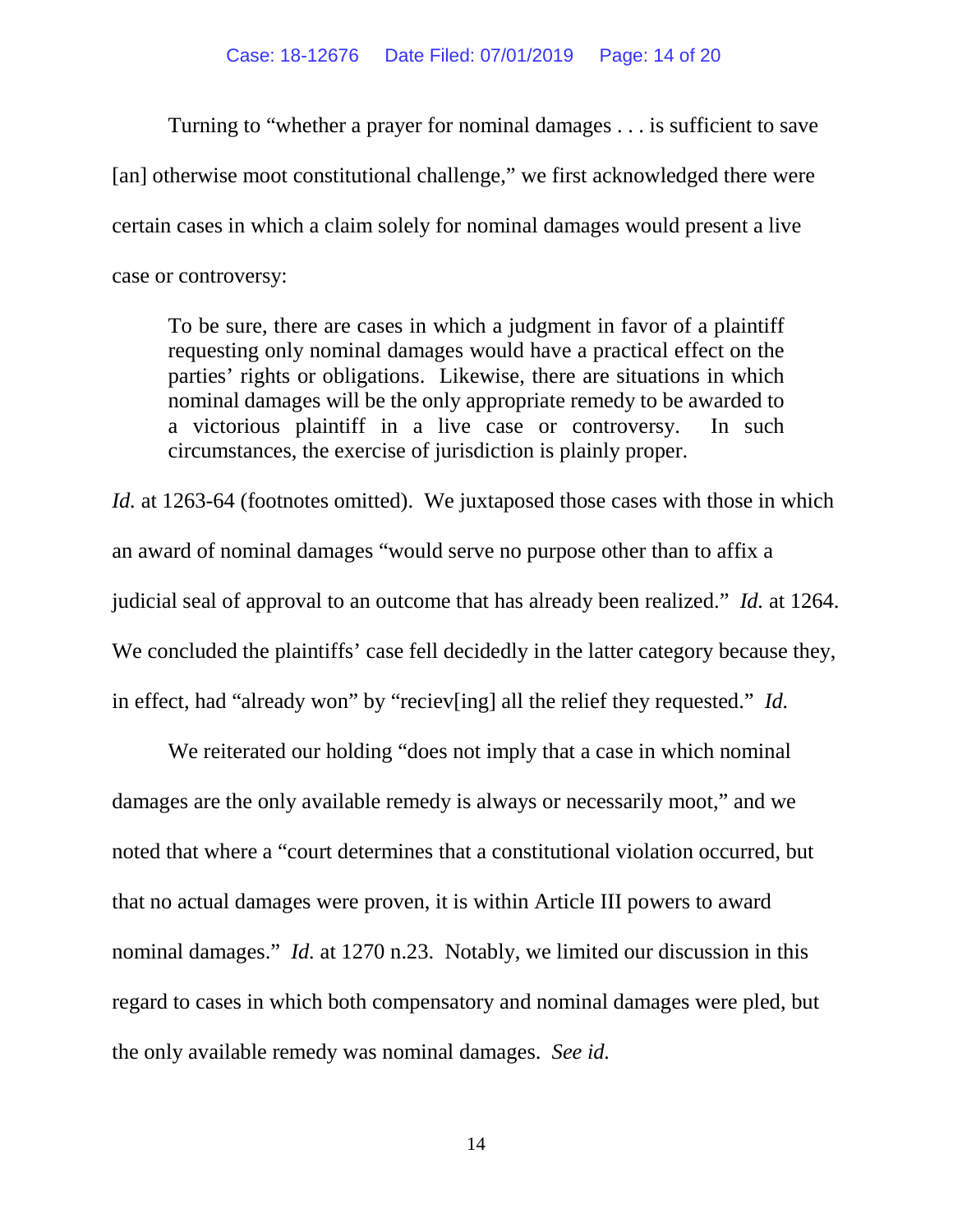#### Case: 18-12676 Date Filed: 07/01/2019 Page: 15 of 20

Appellants argue the district court ignored this apparent limitation on the core holding of *Flanigan's*, "brushing aside the portions of *Flanigan's* that show that nominal damages claims are not automatically moot." Specifically, Appellants take issue with the district court's conclusions that there was no live controversy regarding compensatory damages and that nominal damages would have no practical effect on the parties' rights or obligations. Appellants insist the district court was wrong in both respects.

First, they insist a live dispute about compensatory damages remains ongoing as to Uzuegbunam's challenges to the "enforcement" of the policies against him, noting that if the specific "conduct" of the GGC officials were found to be illegal, Uzuegbunam "could be entitled to compensatory damages." This appears to concern the "as-applied" portion of Uzuegbunam's challenge to the Prior Policies. However, as discussed above, the First Amended Complaint did not include a well-pled request for compensatory damages, in part because it failed to allege any concrete injuries arising from the allegedly unconstitutional conduct of the GGC officials.

Second, Appellants argue that, in any case, awarding nominal damages here "would have a practical effect on the parties' rights or obligations."They identify two such "practical effects": (1) "determin[ing] the disputed boundary over how public colleges can restrict student expression"; and (2) answering the "important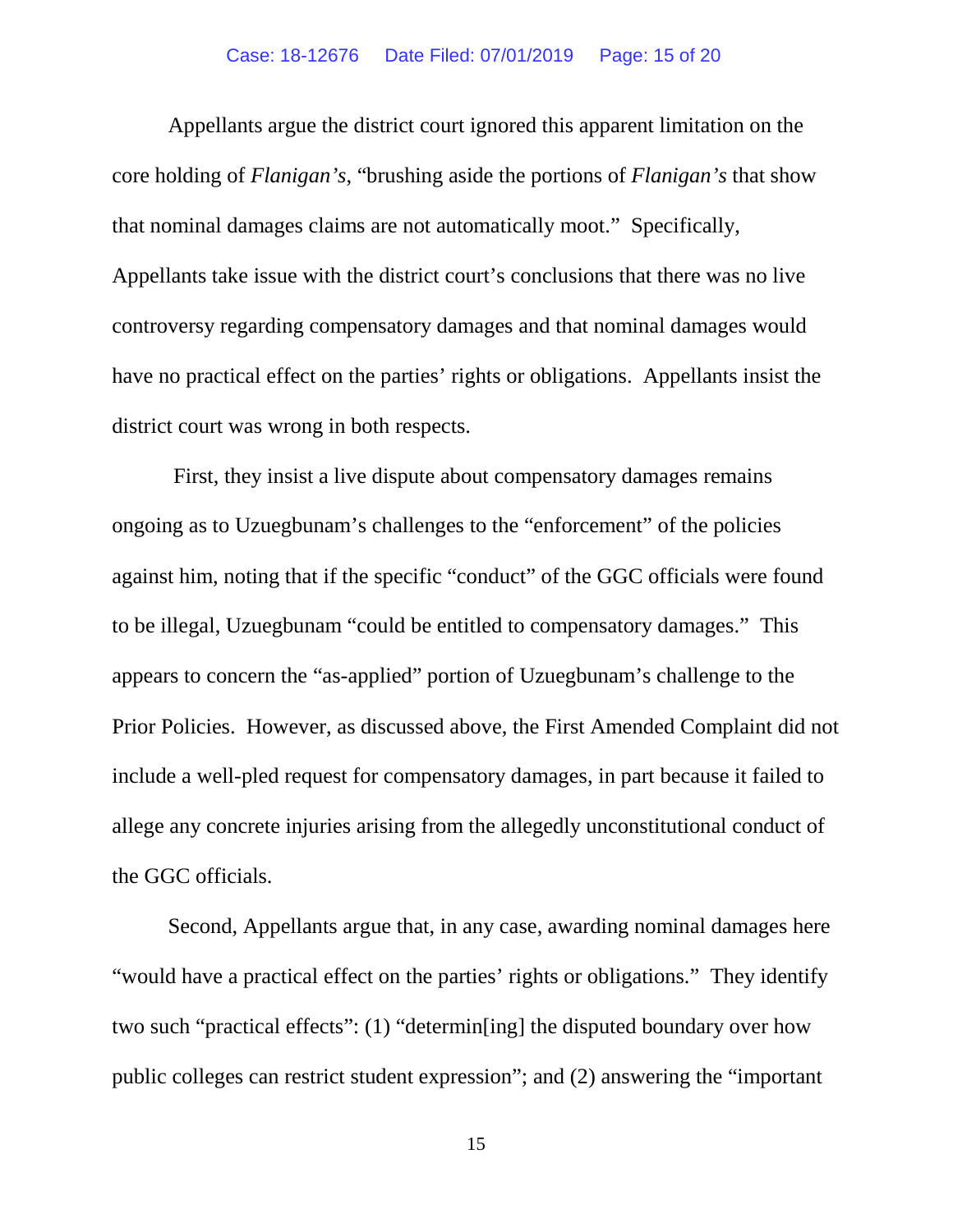question" of whether "GGC officials violate[d] Mr. Uzuegbunam's rights when they censored him." The first of these is plainly at odds with *Flanigan's*, as any opinion we or the district court issued that did little more than delineate the "boundar[ies]" around public colleges' regulation of student speech would constitute exactly the sort of impermissible advisory opinion *Flanigan's* sought to avoid. *See Flanigan's*, 868 F.3d at 1269-70.

As to the second "practical effect" Appellants identify, they again focus on the allegedly unconstitutional actions GGC officials took in enforcing the policies, as distinct from the facial challenge to the policies themselves, asserting it would be appropriate for a court to adjudicate whether and to what extent the specific actions taken by GGC officials violated Uzuegbunam's constitutional rights.But under the explicit exception in *Flanigan's* implicated by Appellants' argument, Appellants' right to receive nominal damages as the result of any unconstitutional conduct on the part of GGC officials would have to flow from a well-pled request for compensatory damages. The cases we sought to distinguish from *Flanigan's* cases in which a claim for nominal damages was adequate, on its own, to sustain an action—involved an ongoing controversy regarding compensatory damages throughout the entire litigation. *See id.* at 1264-67 & n.18, 1270 n.23. In other words, they all involved a well-pled complaint for compensatory damages, though no actual damages were ultimately *proven*. *See id.* at 1270 n.23 ("This Court has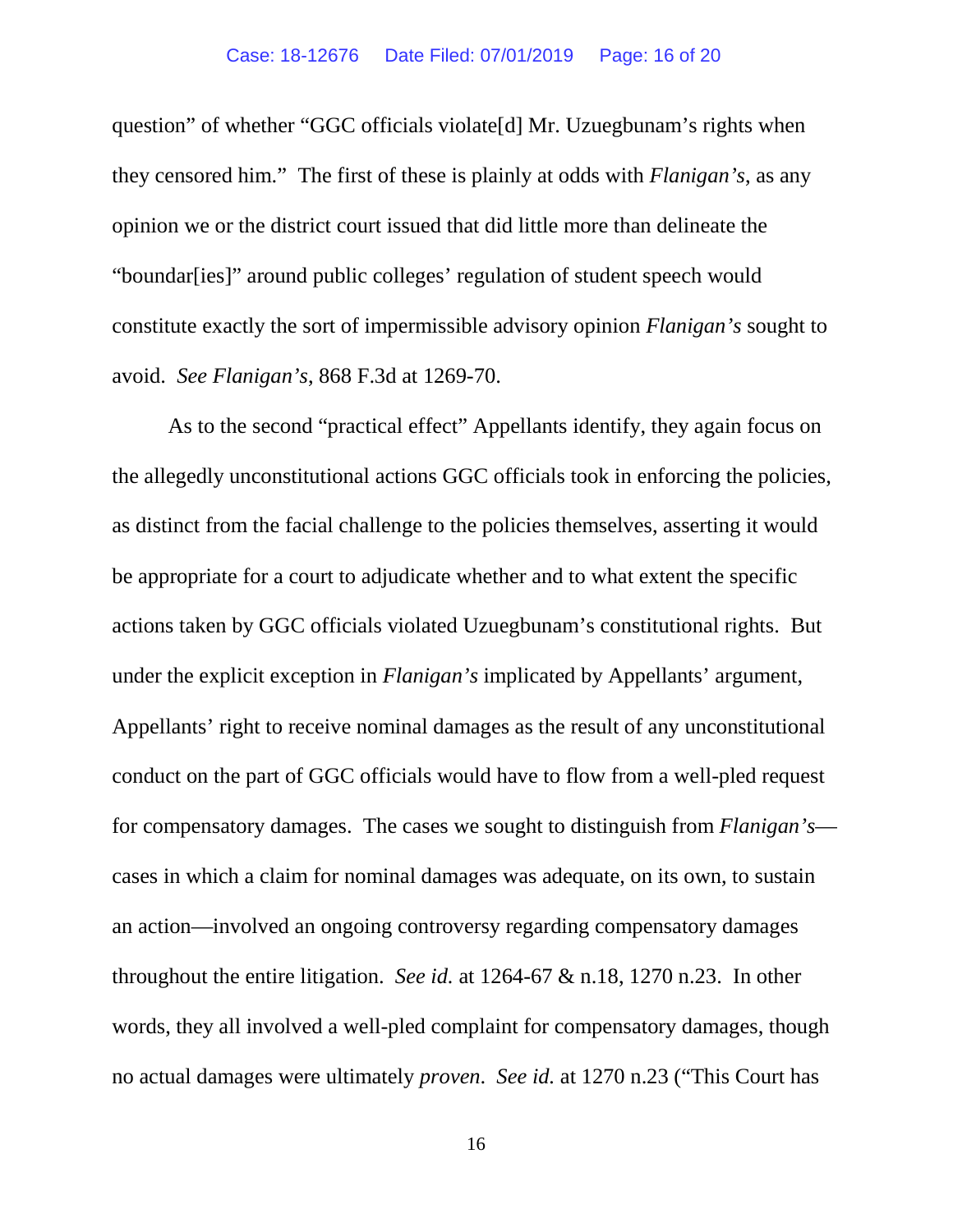long recognized that '[n]ominal damages are appropriate if a plaintiff establishes a violation of a fundamental constitutional right, even if he cannot *prove* actual injury sufficient to entitle him to compensatory damages.'" (alteration in original) (emphasis added) (quoting *KH Outdoor, LLC v. City of Trussville*, 465 F.3d 1256, 1260 (11th Cir. 2006))).

Here, in contrast, the only relief Appellants actually requested, other than declaratory and injunctive relief, was nominal damages, and there has never been any controversy over compensatory damages. While *Flanigan's* contemplates a class of cases in which a claim for nominal damages would be sufficient to maintain a case or controversy, this is not that case, and we decline to carve out any new exception here.<sup>[3](#page-16-0)</sup> Accordingly, we agree with the district court that this case is "strikingly similar" to *Flanigan's* and apply our precedent to conclude Appellants' claim for nominal damages cannot save their otherwise moot constitutional challenge to the Prior Policies.

<span id="page-16-0"></span> <sup>3</sup> Notably, Appellants do not explicitly request we carve out any *new* exception here for cases involving an as-applied challenge to an allegedly unconstitutional law or policy that has been enforced against a plaintiff, instead arguing their case falls within the category of cases *Flanigan's* explicitly distinguishes. To the extent it would be appropriate for us to identify such an exception, this is not the case to do so. The issue is not well-developed in the record below, as Appellants never presented the district court with the argument that their case was distinguishable from *Flanigan's* on the ground it involved an as-applied—as opposed to solely a facial—challenge to the Prior Policies. Moreover, in accordance with our description of *Flanigan's*, their argument to the district court that their case falls within the category of cases distinguished in *Flanigan's* presumes their complaint included a well-pled request for compensatory damages, insisting they could recover nominal damages whether or not "they ultimately *receive* compensatory damages."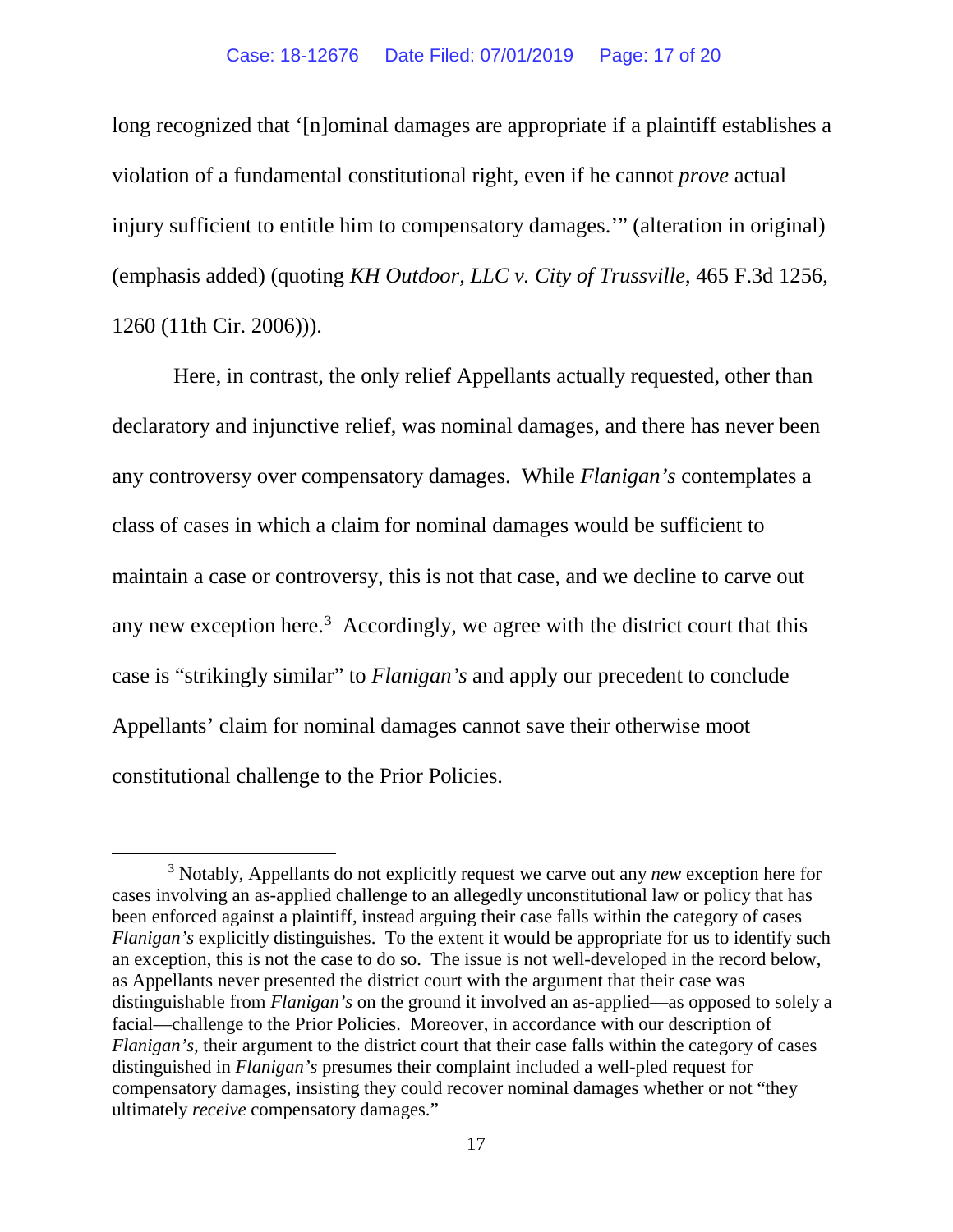### *C. Leave to Amend*

Notwithstanding the above mootness analysis, Appellants insist that, even if we agree with the district court's application of *Flanigan's*, we should reverse the district court's dismissal of their complaint on the ground it improperly denied them the opportunity to amend their complaint to add an explicit request for compensatory damages. We review a district court's decision to deny leave to amend for abuse of discretion. *See Santiago v. Wood*, 904 F.2d 673, 675 (11th Cir. 1990).

On appeal, Appellants primarily take issue with the district court's assertion that it was not procedurally proper for them to seek leave to amend via a response to Appellees' motion to dismiss. However, as our precedent makes clear, the district court was right to be concerned about the procedural mechanism by which Appellants sought to amend their complaint. *See, e.g.*, *Cita Tr. Co. AG v. Fifth Third Bank*, 879 F.3d 1151, 1157 (11th Cir. 2018) ("[T]his Court has clearly held that '[w]here a request for leave to file an amended complaint simply is imbedded within an opposition memorandum, the issue has not been raised properly." (second alteration in original) (quoting *Rosenberg v. Gould*, 554 F.3d 962, 967 (11th Cir. 2009))).

As they did in the district court, Appellants continue to focus on the simplicity of the proposed amendment, noting it would have involved simply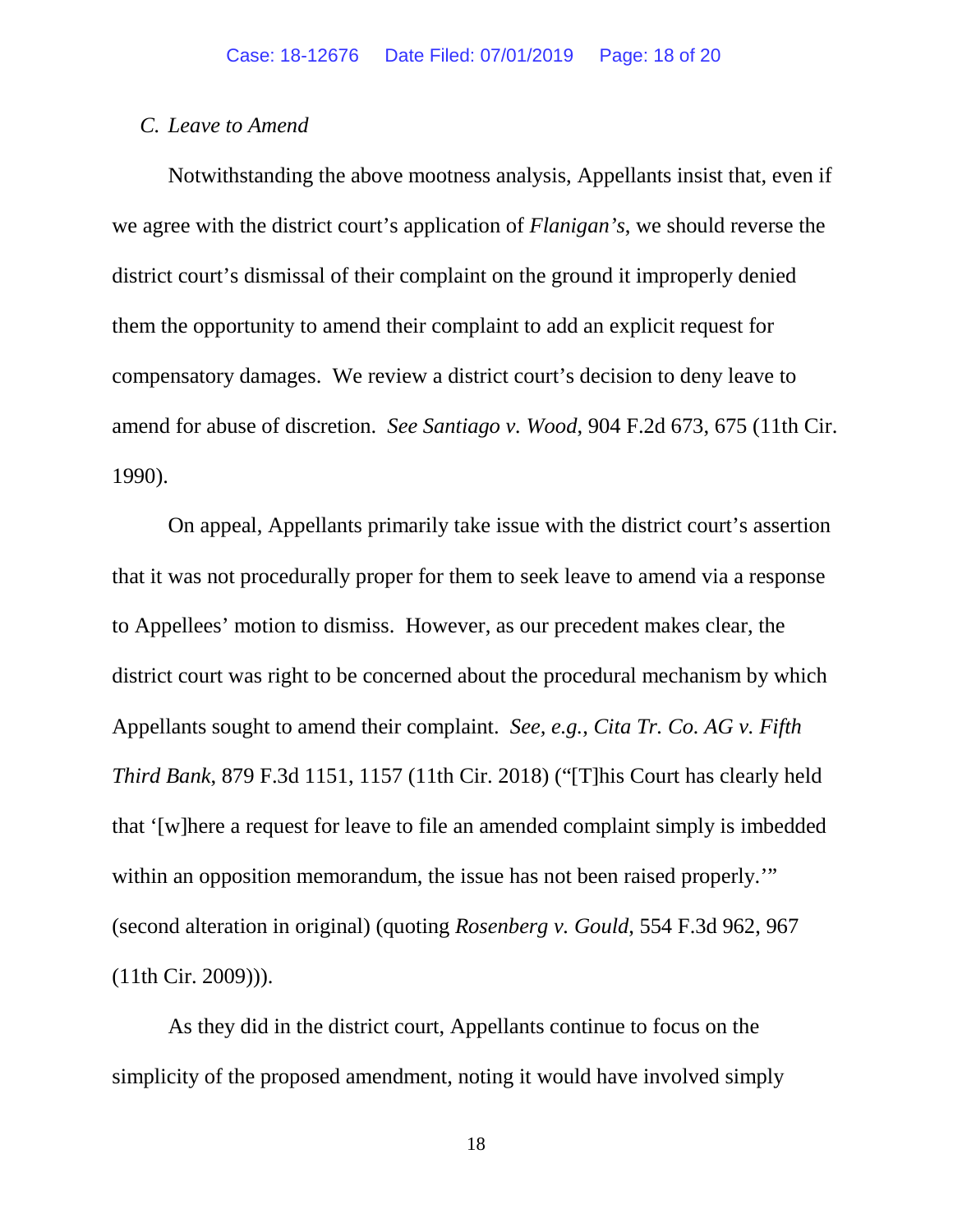"adding 'compensatory and' to the prayer for relief and a paragraph describing [their] financial injuries." But even assuming the relative complexity of the proposed amendment would have any bearing on Appellants' responsibility to seek amendment via a properly filed motion, they failed to specifically inform the district court of the substance of their proposed amendment, other than to indicate they would "clarify" that they sought compensatory damages. *See Newton v. Duke Energy Fla., LLC*, 895 F.3d 1270, 1277 (11th Cir. 2018) ("When moving the district court for leave to amend its complaint, the plaintiff must 'set forth the substance of the proposed amendment or attach a copy of the proposed amendment' to its motion." (quoting *Cita Tr.*, 879 F.3d at 1157)). They did not, for example, specify what additional factual allegations they would have included to support their request for compensatory damages.

To the extent that Appellants argue the district court abused its discretion when it entered judgment so soon after issuing its order dismissing the First Amended Complaint as moot, we find such an argument unavailing. Appellants contend they were deprived of the ability to file a procedurally proper motion to amend "[a]fter the district court entered judgment immediately." But even assuming they were precluded from proceeding under Rule 15, *see Jacobs v. Tempur-Pedic Int'l, Inc.*, 626 F.3d 1327, 1344 (11th Cir. 2010) (noting that Fed. R. Civ. P. 15(a)(2) "governs amendment of pleadings *before* judgment is entered; it